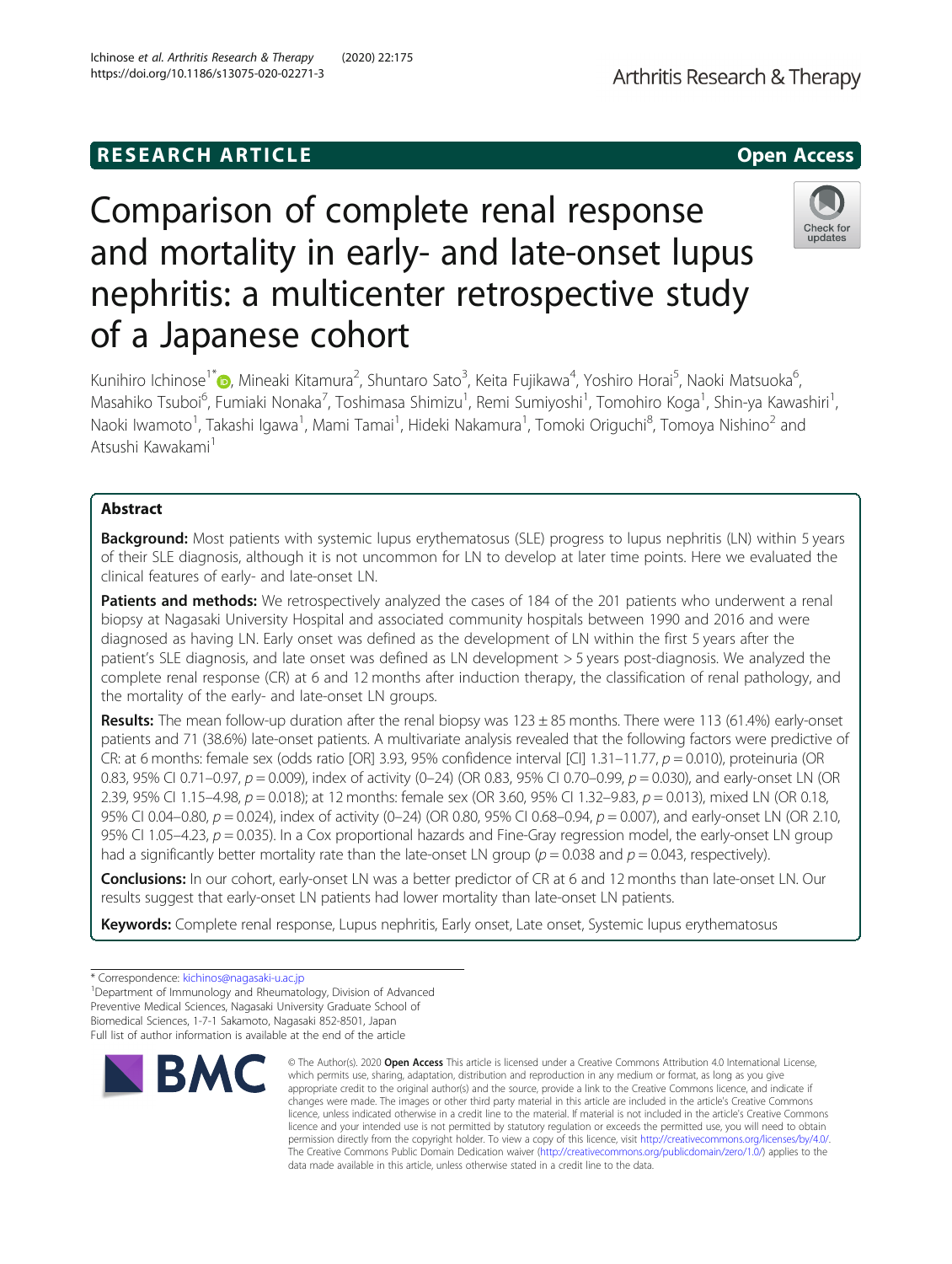## Introduction

Systemic lupus erythematosus (SLE) is a chronic multisystem autoimmune disease with a wide range of clinical and immunological manifestations, among which lupus nephritis (LN) is the most common cause of morbidity and mortality [\[1\]](#page-8-0). In fact, between 50 and 60% of adult SLE patients develop signs and symptoms of kidney disease during their disease course [\[2](#page-8-0), [3\]](#page-8-0). The standardized mortality rate of individuals with SLE without LN is 2.4-fold higher than that for the general population, while the rate for SLE patients with LN is much greater at 6.0–6.8 fold higher than that for the general population [\[4](#page-8-0)–[7\]](#page-8-0). Although the mortality rate for SLE has declined over the past few decades, up to 20% of SLE patients who are still affected by LN will develop end-stage kidney disease (ESKD) within the first 10 years of the disease course [\[8](#page-8-0), [9\]](#page-8-0).

Most SLE patients who develop LN do so within 5 years of their diagnosis of SLE, but it is not uncommon for SLE patients to develop LN later than that [\[2\]](#page-8-0). It has been unclear whether the timing of the onset of LN influences the treatment response and long-term prognosis of the patients. Only a few studies have compared early-onset LN (occurring < 5 years after the diagnosis of SLE) with late-onset LN (occurring > 5 years post-diagnosis) [\[10](#page-8-0), [11\]](#page-8-0). A recent report showed no difference in severity or long-term prognosis between earlyand late-onset LN patients [\[11](#page-8-0)]. African and Hispanic patients are known to have worse renal outcomes and mortality than Caucasian patients, and there are differences in prognosis among ethnicities. To the best of our knowledge, no study has compared early-onset and late-onset LN using the abovedescribed definition in an Asian population.

The recommendations for LN management published by the European League Against Rheumatism (EULAR)/ European Renal Association-European Dialysis and Transplant Association (ERA-EDTA) aim for a complete renal response (CR) by 12 months of treatment, but this goal can be extended if nephrotic-range proteinuria is present at baseline [[12](#page-8-0)]. We demonstrated that the survival rate of LN patients was significantly correlated with their attainment of a CR at 12 months after the start of induction therapy [\[13](#page-8-0)]. Many poor-prognosis factors for LN have been reported, including age, sex, ethnicity, and histological findings, and we speculated that the prediction of CR attainment at 6 and 12 months of treatment would lead to better renal outcomes and life prognoses [[6](#page-8-0), [14\]](#page-8-0).

In this study, we determined the predictors of CR attainment after 6 and 12 months of induction therapy, and we examined the relationship between renal outcomes and mortality in early- and late-onset LN patients with biopsyproven LN treated at Nagasaki University Hospital and affiliated community hospitals in Nagasaki, Japan.

## Patients and methods

This was a retrospective observational study comprising a total of 201 patients with biopsy-proven LN treated between 1990 and 2016 at Nagasaki University Hospital and affiliated community hospitals. The diagnosis of SLE in all patients was made by the attending physician according to the 1997 American College of Rheumatology (ACR) criteria [\[15\]](#page-8-0). Two expert nephropathologists (M.K. and T.T.) classified the biopsy specimens separately based on the International Society of Nephrology/ Renal Pathology (ISN/RPS) classification to obtain the LN patients' pathological information [[16](#page-8-0)], regardless of the patients' previous World Health Organization (WHO) or ISN/RPS classification. The ISN/RPS class II, III/IV, or V types were pure types and did not include any other types.

Patients with advanced comorbidities or other diseases associated with impaired renal function (e.g., diabetic or primary renal disease) were excluded. Patients with inadequate medical records and patients with < 12 months of follow-up were also excluded. All patients were followed up at 1- to 3-month intervals and at  $\geq 12$  months from the date of their renal biopsy.

We divided the 201 patients into two groups: early-onset LN and late-onset LN. As in previous studies [\[10,](#page-8-0) [11](#page-8-0), [17\]](#page-8-0), early onset was defined as the development of LN within 5 years of the patient's SLE diagnosis, and late onset was defined as the development of LN > 5 years after the patient's SLE diagnosis. Some of the patients provided written informed consent for the use of their data, and the opt-out strategy was used by the remainder of the patients. Patients who declined to give informed consent were excluded. The study was reviewed and approved by the Medical Ethics Committee of Nagasaki University Hospital (approval nos. 12012397 and 17082129).

### Data collection

The patients' baseline characteristics were collected on the dates of their renal biopsies. The demographic data included the patient's age at the onset of SLE, sex, duration of SLE (from the diagnosis of SLE to renal biopsy), and comorbidities of Sjögren's syndrome (SS)/anti-phospholipid syndrome (APS) and the induction treatment used. We analyzed the patients' laboratory data, including the white blood cell (WBC) count, lymphocyte count, hemoglobin, platelet counts, albumin, proteinuria, urine protein/creatinine ratio (Up/Ucr), serum creatinine (Cr), blood urea nitrogen (BUN), and estimated glomerular filtration rate (GFR). Immunological parameters were also measured, including complement 3 (C3), complement 4 (C4), total hemolytic complement (CH50), immunoglobulin (Ig) G, IgA, IgM, anti-nuclear antibody (ANA), anti-doublestranded DNA antibody (anti-dsDNA), anti-Smith (Sm) antibody, and anti-ribonucleoprotein (RNP) antibody. The histological characteristics of the activity and chronicity scores were determined as described previously [[18\]](#page-8-0). We examined the presence or absence of hypertension at the time of renal biopsy. Hypertension was defined as systolic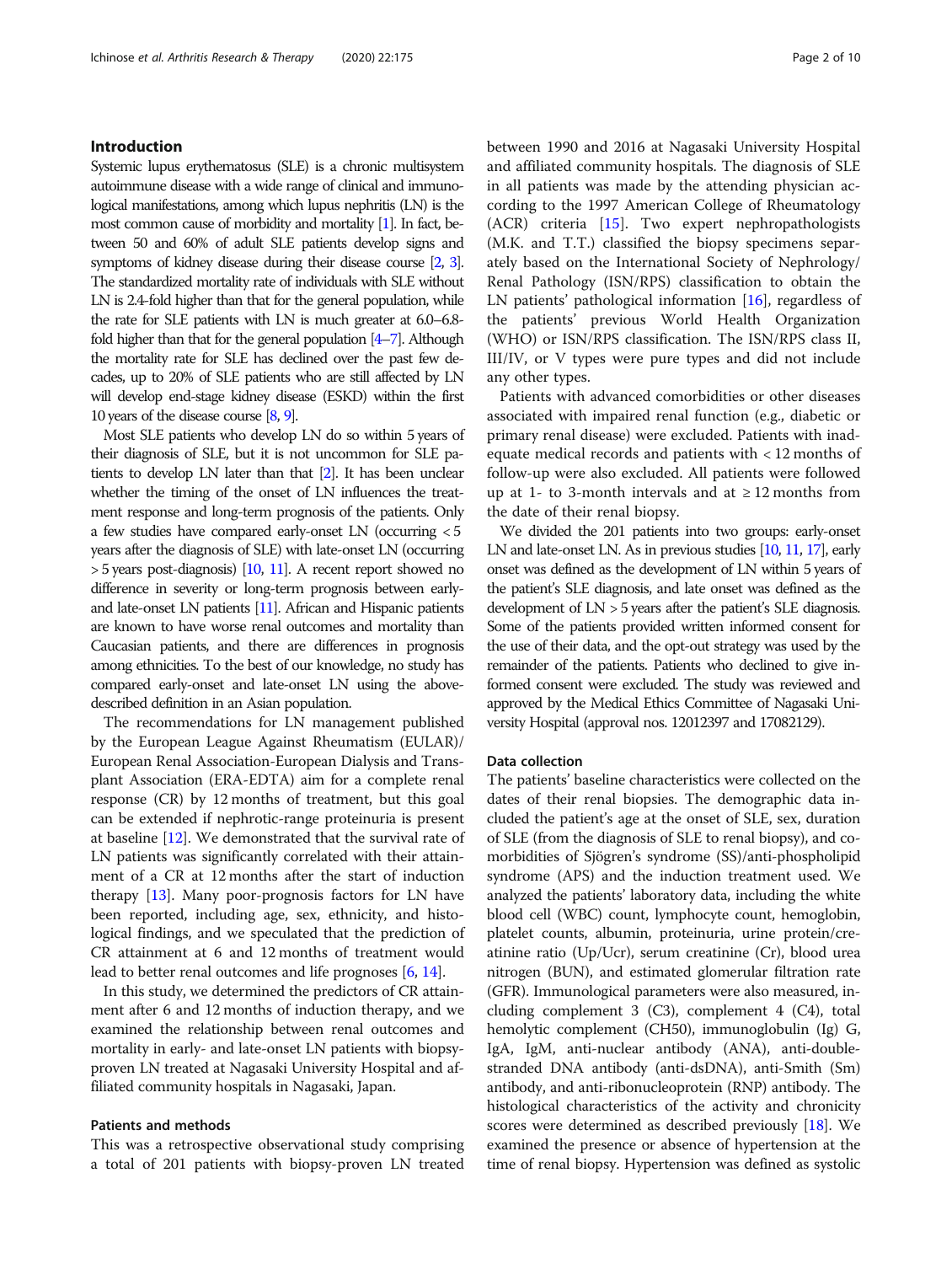blood pressure  $\geq 140$  or diastolic blood pressure  $\geq 90$ mmHg on 2 or more occasions.

Treatment and the definition of complete renal remission Based on the clinical judgment of the rheumatologist and the treatment guidelines/recommendations for LN published by the ACR and the EULAR/ERA-EDTA [\[19,](#page-8-0) [20](#page-8-0)], the patient was treated with immunosuppressive agents. Treatment consisted of prednisolone (PSL) with intravenous cyclophosphamide (IVCY; 500–1000 mg/m<sup>2</sup> body surface area 1 $\times$ /month for 6 months), or PSL in combination with a first-line immunosuppressive regimen used for the treatment of LN, followed by IVCY or oral immunosuppressive agents quarterly; PSL was administered at doses of 0.5–1 mg/kg/day with or without intravenous methylprednisolone (mPSL) pulse therapy (50–1000 mg/day × 3 days). Plasma exchange (PE) was performed in patients who were refractory to other treatments.

At the discretion of the attending physician, induction therapy was performed for approx. 6 months. We defined CR at 6 and 12 months as an Up/Ucr ratio < 50 mg/mmol (roughly equivalent to proteinuria  $< 0.5$  g/24 h) and a normal or near-normal GFR (within 10% of the patient's normal GFR if previously abnormal). We defined partial renal response (PR) as a normal or near-normal GFR with  $a \ge 50\%$ reduction in proteinuria to subnephrotic levels [\[19](#page-8-0), [21,](#page-8-0) [22\]](#page-8-0).

## Mortality, the occurrence of ESKD, and predictors of CR attainment at 6 and 12 months

The primary outcome was mortality from any cause in both the early- and late-onset LN groups. The secondary outcome was ESKD, defined as dialysis dependence for > 3 months. We also determined the predictors of CR attainment at 6 and 12 months after the start of induction therapy. Data were collected until either the patient's last follow-up or until December 31, 2019, whichever was later.

#### Statistical analyses

A nonparametric Wilcoxon rank-sum test was used for intergroup comparisons of multiple variables. Fisher's exact test was used to test for possible associations between each variable and the treatment response. We conducted univariate and multivariate regression analysis to determine the predictive factors of clinical response. The above statistical analyses were performed using JMP® Pro15 software (SAS Institute, Cary, NC). Data related to the length of time to ESKD or mortality after induction therapy were analyzed using the 1-KM (Kaplan-Meier estimate) method with a log-rank test. Patients were censored if they were lost to follow-up or reached the end of the study. Kaplan-Meier analyses may overestimate the cumulative incidence if death is censored in the same way as when censoring for other reasons; therefore, the cumulative incidence of ESKD and mortality were also analyzed with death as a competing risk by Gray's test. A Cox proportional hazards and Fine-

Gray regression model were used to examine the risk of ESKD and mortality. These calculations were performed with EZR (Saitama Medical Center, Jichi Medical University, Saitama, Japan), which is a graphical user interface for R (The R Foundation for Statistical Computing, Vienna, Austria) [\[23](#page-8-0)]. The significance level was set at  $p < 0.05$ .

## Results

## Patient characteristics

Of the 201 enrolled patients, a total of 184 patients could be followed for therapeutic response at 6 and 12 months after their induction therapy (Fig. 1). The demographic and disease-related features of the 184 patients are summarized in Supplementary Table [S1.](#page-7-0) The majority of the patients were female (84.8%). The median age at the onset of LN was 34.0 years (interquartile range [IQR] 24.0–45.0 years), and the disease duration of SLE was 21 months (IQR 1.0–116.0 months). The mean follow-up duration after the renal biopsy was  $123 \pm 85$  months. The renal pathology of 99 (53.8%) patients was classified as ISN/RPS class III or IV, and 41 (22.2%) patients were classified as ISN/RPS class V. Seventy-seven (43.0%) patients were treated with intravenous mPSL pulse therapy, 41 (22.9%) patients were treated with IVCY, and 58 (32.4%) patients were treated with tacrolimus (TAC) for induction therapy.

We then divided the 184 patients into two groups based on whether they had early-onset or late-onset LN (Table [1\)](#page-3-0): 113 patients (61.4%) had early-onset LN, and 71 patients (38.6%) had late-onset LN. Among the disease-related features at baseline, higher age at SLE

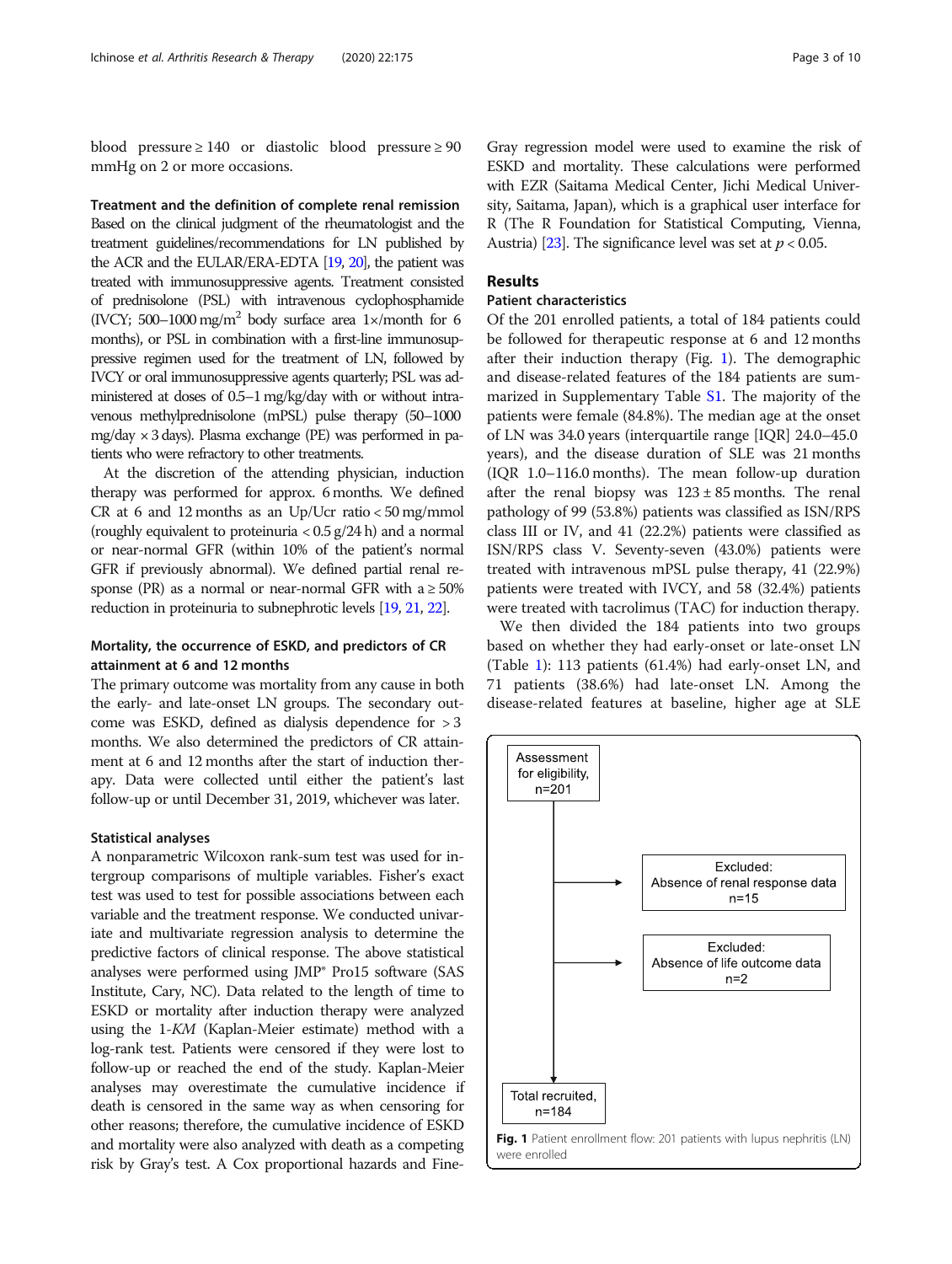| Baseline variables                 | Early-onset LN<br>$(N = 113)$ |                        | Late-onset LN<br>$(N = 71)$ |                     | $\mathcal{D}$<br>value | Baseline variables              | Early-onset LN<br>$(N = 113)$ |                       | Late-onset LN<br>$(N = 71)$ |                    | $\overline{p}$<br>value |
|------------------------------------|-------------------------------|------------------------|-----------------------------|---------------------|------------------------|---------------------------------|-------------------------------|-----------------------|-----------------------------|--------------------|-------------------------|
|                                    | Median IOR                    |                        | Median IOR                  |                     |                        |                                 | Median IQR                    |                       | Median                      | IQR                |                         |
| Age at SLE onset, years            | 32                            | $(21 - 45)$            | 24                          | $(16 - 31)$         | $\lt$<br>$0.001*$      | CH50 (mg/dl)                    | 16.8                          | $(10.4 -$<br>$30.0$ ) | 18.9                        | $(14.5 -$<br>31.2) | $0.016*$                |
| Age at LN onset, years             | 32                            | $(22 - 46)$            | 35                          | $(29 - 44)$         | 0.065                  | $C3$ (mg/dl)                    | 41.2                          | $(28.9 -$<br>63.4)    | 56.5                        | $(40.9 -$<br>72.5) | $0.001*$                |
| Sex (% female)                     | 92/113(81.4)                  |                        | 64/71(90.1)                 |                     | 0.141                  | $C4$ (mg/dl)                    | 8.0                           | $(4.3 -$<br>13.1)     | 10.0                        | $(6.1 -$<br>16.4)  | 0.069                   |
| SLE duration, months               | $\overline{2}$                | $(0 - 10)$             | 125                         | $(101 - 197)$       | $\,<$<br>$0.001*$      | Comorbidities of SS<br>(% )     | 15/113 (13.3)                 |                       | 7/71 (9.9)                  |                    | 0.642                   |
| Proteinuria, g/gCr                 | 1.4                           | $(0.6 - 3.8)$          | 2.1                         | $(1.0 - 3.4)$       | 0.199                  | Comorbidities of APS<br>(% )    | 13/113 (11.5)                 |                       | 5/71(7.0)                   |                    | 0.446                   |
| White blood cell count,<br>/µl     | 4700                          | $(3720 -$<br>6800)     | 5800                        | $(4560 -$<br>7725)  | $0.004*$               | ISN/RPS III or IV (%)           | 54/113 (47.8)                 |                       | 45/71 (63.4)                |                    | $0.048*$                |
| Lymphocyte count, /µl              | 880                           | $(554 -$<br>1491)      | 918                         | $(617 -$<br>1400)   | 0.998                  | ISN/RPS V (%)                   | 24/113 (21.2)                 |                       | 17/71 (23.9)                |                    | 0.717                   |
| Hemoglobin, g/dl                   | 11.0                          | $(9.8 - 12.2)$         | 11.5                        | $(10.4 -$<br>13.1)  | 0.066                  | Index of activity (0-<br>24)    | 5                             | $(3-7)$               | 6                           | $(4-8)$            | 0.056                   |
| Platelet counts, $\times 10^4$ /µl | 20.7                          | $(14.0 -$<br>26.1)     | 22.2                        | $(17.0 -$<br>27.7)  | 0.174                  | Index of chronicity<br>$(0-12)$ | $\overline{2}$                | $(0-2)$               | 3                           | $(2-4)$            | $\,<$<br>$0.001*$       |
| Albumin, g/dl                      | 3.2                           | $(2.5 - 3.8)$          | 3.2                         | $(2.8 - 3.8)$       | 0.324                  | mPSL pulse (%)                  | 60/109 (55.1)                 |                       | 42/70 (60.0)                |                    | 0.539                   |
| BUN, mg/dl                         | 14.2                          | $(11.0 -$<br>20.0)     | 15.5                        | $(12.0 -$<br>21.3)  | 0.504                  | TAC (%)                         | 30/109 (27.5)                 |                       | 28/70 (40.0)                |                    | 0.102                   |
| Cr, mg/dl                          | 0.7                           | $(0.6 - 1.0)$          | 0.7                         | $(0.6 - 0.9)$       | 0.906                  | CyA (%)                         | 11/109 (10.1)                 |                       | 9/70 (12.9)                 |                    | 0.630                   |
| eGFR, ml/min/1.73 $m2$             | 80.6                          | $(58.0 -$<br>$102.6$ ) | 78.8                        | $(57.7 -$<br>97.6)  | 0.560                  | AZP (%)                         | 2/109(1.8)                    |                       | 2/70(2.9)                   |                    | 0.645                   |
| ANA                                | 640                           | $(175 -$<br>1280)      | 320                         | $(80 - 640)$        | $\,<$<br>$0.001*$      | <b>MZR</b> (%)                  | 28/109 (25.7)                 |                       | 18/70 (25.7)                |                    | 1.000                   |
| Anti-ds-DNA antibodies,<br>U/ml    | 50.8                          | $(12.1 -$<br>$300.0$ ) | 20.8                        | $(5.1 - 71.7)$      | $\,<$<br>$0.001*$      | <b>IVCY (%)</b>                 | 24/109 (22.0)                 |                       | 17/70 (24.3)                |                    | 0.720                   |
| Anti-RNP antibodies, U/<br>ml      | 8.7                           | $(4.2 - 98.5)$         | 8.8                         | $(2.4 - 86.2)$      | 0.403                  | MMF (%)                         | 4/109(3.7)                    |                       | 5/70(7.1)                   |                    | 0.316                   |
| Anti-Sm antibodies, U/ml           | 8.7                           | $(2.3 - 88.2)$         | 4.4                         | $(1.0 - 28.9)$      | 0.095                  | PE (%)                          | 9/109(8.3)                    |                       | 5/70(7.1)                   |                    | 1.000                   |
| lgG, mg/dl                         | 1750                          | $(1327 -$<br>2190)     | 1150                        | $(801 -$<br>1482)   | $\,<$<br>$0.001*$      | Hypertension (%)                | 43/110 (39.1)                 |                       | 27/68 (39.7)                |                    | 1.000                   |
| lgA, mg/dl                         | 271                           | $(196 - 369)$          | 274                         | $(188 - 369)$       | 0.371                  | Biopsy before 2002              | 52/113 (46.0)                 |                       | 28/71 (39.4)                |                    | 0.446                   |
| IgM, mg/dl                         | 114.0                         | $(75.2 -$<br>175.0     | 27.1                        | $(45.8 -$<br>142.3) | $\,<$<br>$0.001*$      |                                 |                               |                       |                             |                    |                         |

<span id="page-3-0"></span>Table 1 Baseline characteristics of the patients

 $*_p$  < 0.05. p values were determined by nonparametric Wilcoxon rank-sum test and Fisher's exact test. IQR interquartile range

onset  $(p < 0.001)$ , a lower WBC count  $(p = 0.004)$ , a higher ANA titer  $(p < 0.001)$ , an elevated anti-ds-DNA antibody titer ( $p < 0.001$ ), higher IgG and IgM levels ( $p <$ 0.001), lower CH50 ( $p = 0.016$ ) and C3 ( $p = 0.001$ ) levels, a lower prevalence of ISN/RPS class III or IV ( $p = 0.048$ ), and a lower index of chronicity  $(0-12)$   $(p < 0.001)$  were significantly related to early-onset LN.

## Differences in the ISN/RPS classification between earlyonset and late-onset LN

There were significantly more patients with pure class II nephritis in the early-onset LN group  $(p < 0.05)$  (Fig. [2](#page-4-0)), whereas class III or IV (III/IV) (Table 1) and mixed classes  $III + V$  and  $IV + V$  LN were significantly more prevalent in the late-onset LN group  $(p < 0.05)$  (Fig. [2\)](#page-4-0). The prevalences of pure classes I, III, IV, V, and VI were not significantly different between the early- and late-onset groups.

## Predictors of CR at 6 months and 12 months after induction therapy

The predictors of a CR at 6 and 12 months after induction therapy in the univariate and multivariate analyses are shown in Tables [2](#page-4-0) and [3,](#page-5-0) respectively. In the multivariate regression analysis, the independent predictors of a CR at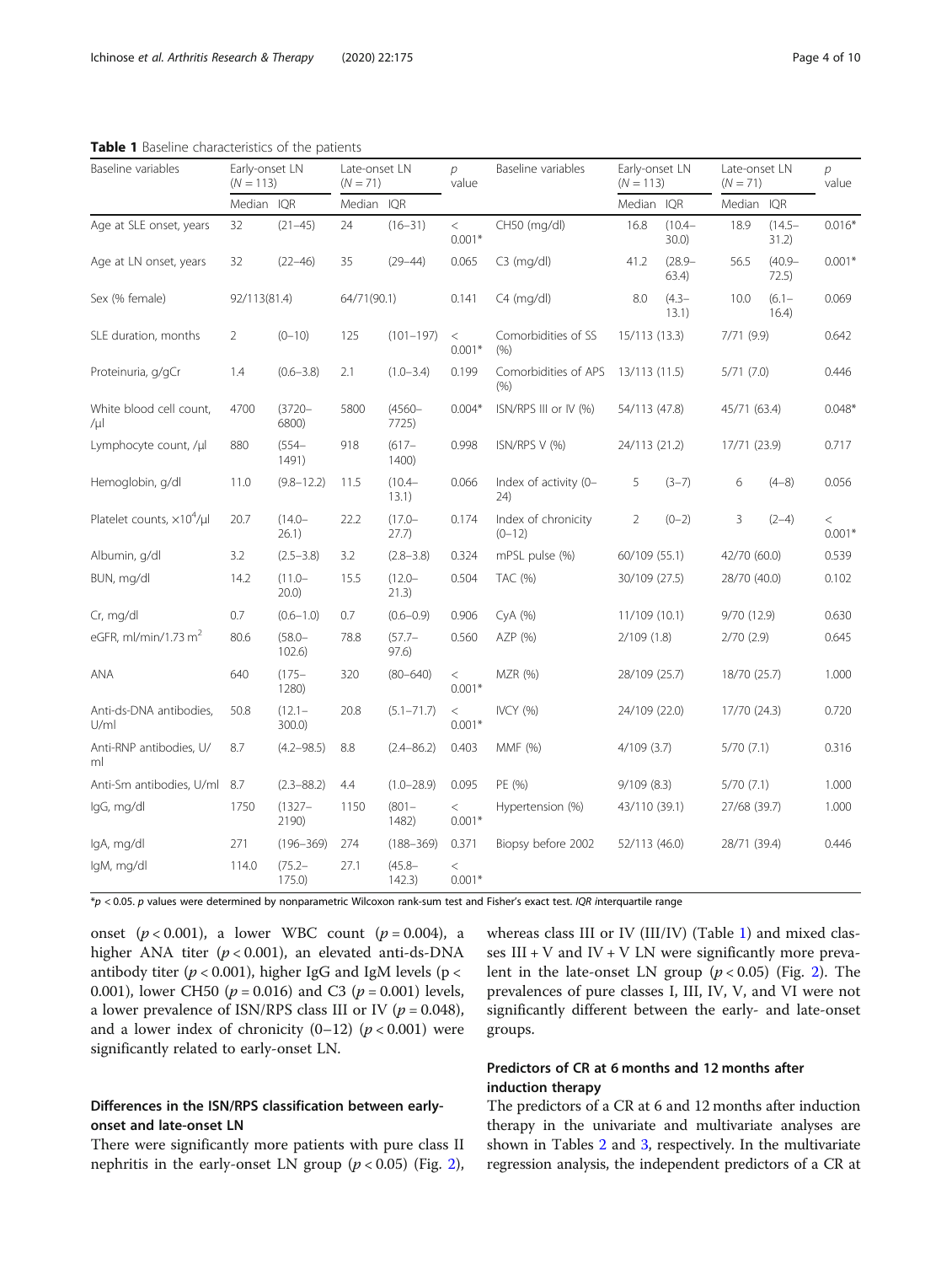<span id="page-4-0"></span>

6 months after induction therapy were female sex (odds ratio [OR] 3.93, 95% confidence interval [CI] 1.31–11.77,  $p = 0.010$ ), proteinuria (g/gCr) (OR 0.83, 95% CI 0.71– 0.97,  $p = 0.009$ ), index of activity (0–24) (OR 0.83, 95% CI 0.70–0.99,  $p = 0.030$ ), and early-onset LN (OR 2.39, 95%) CI 1.15–4.98,  $p = 0.018$ ). The independent predictors of a CR at 12 months after induction therapy were female sex (OR 3.60, 95% CI 1.32–9.83,  $p = 0.013$ ), mixed LN (OR 0.18, 95% CI 0.04–0.80,  $p = 0.024$ ), index of activity (0–24) (OR 0.80, 95% CI 0.68–0.94,  $p = 0.007$ ), and early-onset LN (OR 2.10, 95% CI 1.05–4.23,  $p = 0.035$ ).

## The renal survival rate and survival rate: early-onset vs. late-onset LN

Seven patients (3.8%) progressed to ESKD, and nine patients (4.9%) died during the observation period. The 1- KM (Kaplan-Meier analysis estimate) and competing risk analysis showed that the cumulative incidence of ESKD was not significantly different between the early-onset LN group and late-onset LN group ( $p = 0.725$  and  $p =$ 0.575, respectively) (Fig. [3](#page-5-0)), whereas the cumulative incidence of mortality differed significantly between the early- and late-onset LN groups ( $p = 0.031$  and  $p = 0.040$ , respectively) (Fig. [4\)](#page-6-0).

### The hazard risk of ESKD and mortality

In both the Cox and Fine-Gray regression models, the hazard ratio (HR) for ESKD in the early-onset LN group was not significantly different from that in the late-onset group. In contrast, the HR for mortality in the earlyonset group was significantly lower than that in the lateonset group (Table [4](#page-6-0)). The result did not change when death was included in the cumulative incidence or Fine-Gray regression analysis as competing risk.

## Discussion

The results of our analyses demonstrated that early-onset LN was a predictor of CR attainment at 6 and 12 months of treatment. Several studies have indicated that patients with LN who attain a CR have a better survival rate than those who do not attain a CR  $[13, 24, 25]$  $[13, 24, 25]$  $[13, 24, 25]$  $[13, 24, 25]$  $[13, 24, 25]$  $[13, 24, 25]$  $[13, 24, 25]$ . We thus speculated that patients with early-onset LN would have a better mortality rate than those with late-onset LN.

Several studies compared the clinical characteristics of early-onset versus late-onset LN and their association with long-term prognosis. The studies' conclusions varied and are controversial; Varela et al. compared early-onset and late-onset LN and reported no significant difference in nephritis development or histological type [[10\]](#page-8-0), and Ugolini-Lopes et al. observed no differences in serum Cr levels or the prevalence of ESKD or mortality after 7 years of follow-up [\[11\]](#page-8-0). A recent investigation comparing the disease profiles and outcomes of early-onset and late-onset LN patients did not reveal any significant differences [\[17](#page-8-0)]. However, these reports lack treatment information and clinicopathological considerations (including the index of activity and chronicity), which are study limitations.

In Japan, a study comparing early- and late-onset LN in a cohort other than ours was reported  $[26]$  $[26]$ ; its

Table 2 Multivariate regression model of factors predictive of achieving a complete renal response at 6 months

| Parameter                | Univariate |               |            | Multivariate |                |           |  |
|--------------------------|------------|---------------|------------|--------------|----------------|-----------|--|
|                          | <b>OR</b>  | 95% CI        | $p$ value  | OR           | 95% CI         | $p$ value |  |
| Sex (% female)           | 3.67       | 1.41-9.54     | $0.004*$   | 3.93         | $1.31 - 11.77$ | $0.010*$  |  |
| ISN/RPS III or IV, %     | 0.40       | $0.22 - 0.73$ | $0.002*$   | 1.43         | $0.58 - 3.51$  | 0.439     |  |
| Mixed LN                 | 0.64       | $0.21 - 1.99$ | 0.433      | -            | $-$            |           |  |
| Cr, mg/dl                | 0.42       | $0.19 - 0.91$ | $0.011*$   | 0.93         | $0.45 - 1.90$  | 0.838     |  |
| Proteinuria, g/gCr       | 0.77       | $0.66 - 0.90$ | $< 0.001*$ | 0.83         | $0.71 - 0.97$  | $0.009*$  |  |
| Index of activity (0-24) | 0.79       | $0.70 - 0.89$ | $< 0.001*$ | 0.83         | $0.70 - 0.99$  | $0.030*$  |  |
| Hypertension             | 0.31       | $0.16 - 0.59$ | $< 0.001*$ | 0.65         | $0.30 - 1.41$  | 0.279     |  |
| Early-onset LN           | 2.01       | 1.09-3.70     | $0.024*$   | 2.39         | $1.15 - 4.98$  | $0.018*$  |  |

 $*_{p}$  < 0.05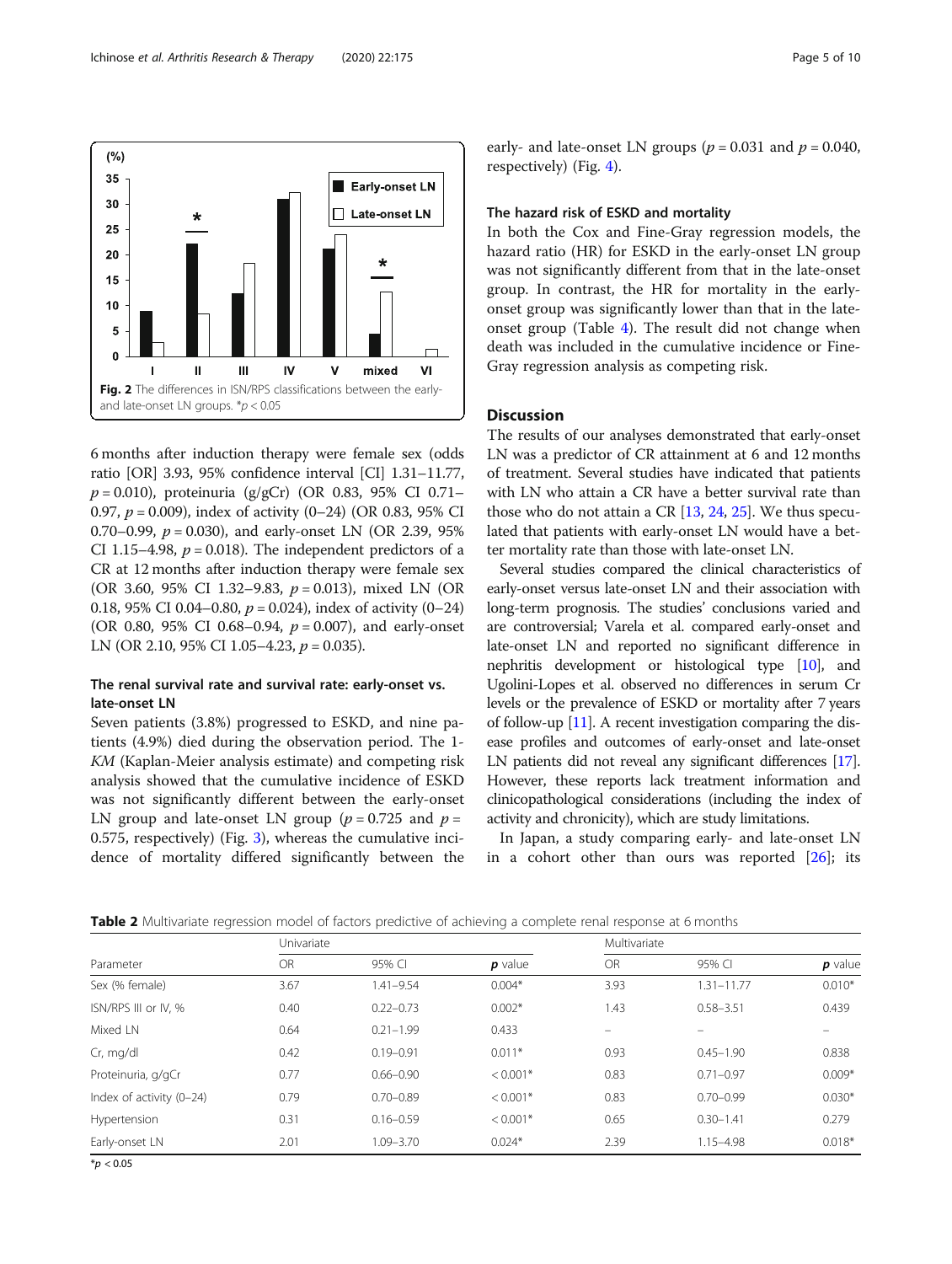| Parameter                | Univariate |               |            | Multivariate |               |           |  |
|--------------------------|------------|---------------|------------|--------------|---------------|-----------|--|
|                          | <b>OR</b>  | 95% CI        | $p$ value  | <b>OR</b>    | 95% CI        | $p$ value |  |
| Sex (% female)           | 2.88       | $1.25 - 6.66$ | $0.011*$   | 3.60         | 1.32-9.83     | $0.013*$  |  |
| ISN/RPS III or IV. %     | 0.53       | $0.29 - 0.96$ | $0.035*$   | 1.82         | $0.73 - 4.50$ | 0.192     |  |
| Mixed LN                 | 0.27       | $0.08 - 0.88$ | $0.022*$   | 0.18         | $0.04 - 0.80$ | $0.024*$  |  |
| Hemoglobin, g/dl         | 1.16       | $0.99 - 1.35$ | 0.066      | 1.18         | $0.97 - 1.43$ | 0.086     |  |
| Cr, mg/dl                | 0.52       | $0.27 - 0.99$ | $0.031*$   | 0.96         | $0.48 - 1.89$ | 0.900     |  |
| Index of activity (0-24) | 0.81       | $0.73 - 0.91$ | $< 0.001*$ | 0.80         | $0.68 - 0.94$ | $0.007*$  |  |
| Hypertension             | 0.44       | $0.24 - 0.81$ | $0.009*$   | 0.59         | $0.28 - 1.22$ | 0.153     |  |
| Early-onset LN           | 1.91       | $1.05 - 3.49$ | $0.035*$   | 2.10         | 1.05-4.23     | $0.035*$  |  |

<span id="page-5-0"></span>Table 3 Multivariate regression model of factors predictive of achieving a complete renal response at 12 months

 $*$ *p* < 0.05

authors defined early-onset LN as the development of LN within 1 year of the onset of SLE. They reported that their early-onset LN patients achieved a better response to treatment than their late-onset patients, which is similar to our present findings.

Most cases of LN develop within 5 years of the diagno-

sis of SLE, with approx. 5–15% of LN cases developing later [\[2](#page-8-0), [27](#page-8-0), [28](#page-8-0)]. There are no standardized definitions of early-onset and late-onset LN, but several studies made

clinical comparisons separated by 5 years [\[10](#page-8-0), [11](#page-8-0), [17](#page-8-0)], and we followed that approach in the present work.

In our cohort, the predictors of CR after 6 and 12 months of induction therapy were female sex, proteinuria (CR attainment at 6 months only), mixed LN (CR attainment at 12 months only), index of activity (0–24), and early-onset LN. A number of LN studies have also reported that sex [[29](#page-8-0)–[31\]](#page-8-0), proteinuria at baseline [\[13,](#page-8-0) [32](#page-8-0)], mixed LN  $[33]$ , and index of activity  $(0-24)$   $[34-36]$  $[34-36]$  $[34-36]$  $[34-36]$  affect



the early- and late-onset LN. Red line: the number of early-onset LN patients at each time point. Black line: the number of late-onset LN patients at each time point. The raw numbers of patients analyzed in each subset at each time point are included below the figures; these were patients whose ESKD was considered to be "at risk"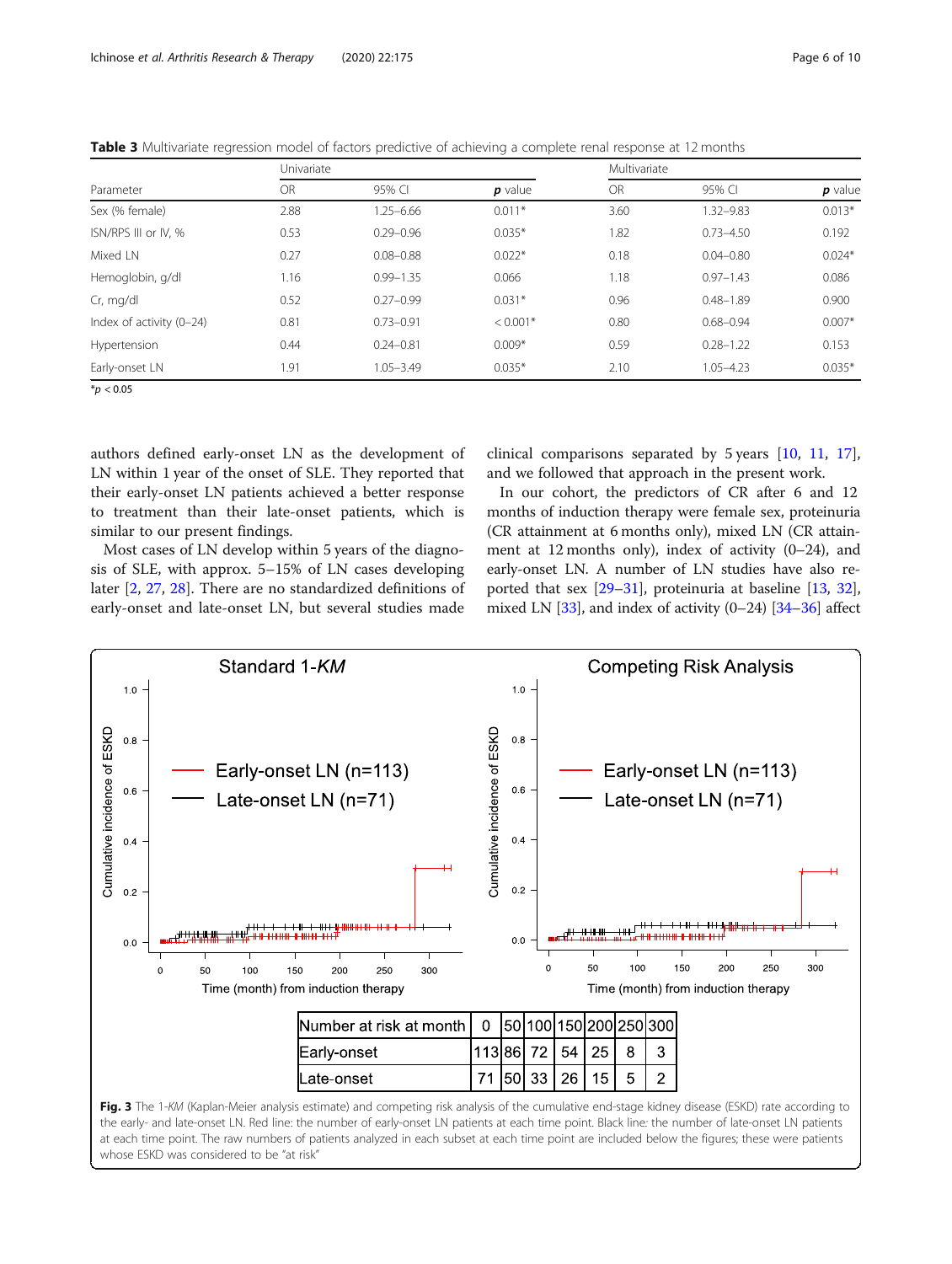<span id="page-6-0"></span>

the CR after induction therapy. However, to date, earlyonset LN has not been reported to be an independent predictor of CR at 6 and 12 months.

In our cohort, the early-onset LN group was characterized by higher levels of anti-ds-DNA antibodies and hypocomplementemia with higher serological activity (Table [1\)](#page-3-0), more frequent ISN/RPS class II (Fig. [2\)](#page-4-0), less frequent class III/IV (Table [1](#page-3-0)) and mixed LN (Fig. [2](#page-4-0)), and a lower index of chronicity (0–12) compared to the late-onset group. We consider the possibility that the late-onset LN cases may not have been highly immunologically active compared to the early-onset LN cases, since treatment with some therapeutic agents had already started at baseline. More importantly, we suspect that this difference in attainment of a CR was observed because our early-onset LN group had more patients in ISN/RPS class II, and patients in this class are known to achieve a better response to induction therapy compared to those with class III/IV or mixed LN. Some investigators have proposed that long-term renal function was significantly affected by the baseline index of chronicity  $(0-12)$  in LN patients [[37,](#page-9-0) [38](#page-9-0)].

Table 4 Cox proportional hazards and Fine-Gray regression model for risk of end-stage kidney disease and mortality

| Variables      | Cox regression model     |               |           | Fine-Gray regression model |               |           |  |  |
|----------------|--------------------------|---------------|-----------|----------------------------|---------------|-----------|--|--|
|                | End-stage kidney disease |               |           |                            |               |           |  |  |
|                | Hazard ratio             | 95% CI        | $p$ value | Hazard ratio               | 95% CI        | $p$ value |  |  |
| Late-onset LN  |                          | Ref.          |           |                            | Ref.          |           |  |  |
| Early-onset LN | 0.76                     | $0.17 - 3.90$ | 0.726     | 0.61                       | $0.12 - 3.21$ | 0.560     |  |  |
| Variables      | Mortality                |               |           |                            |               |           |  |  |
|                | Hazard ratio             | 95% CI        | $p$ value | Hazard ratio               | 95% CI        | $p$ value |  |  |
| Late-onset LN  |                          | Ref.          |           |                            | Ref.          |           |  |  |
| Early-onset LN | 0.24                     | $0.05 - 0.93$ | $0.038*$  | 0.26                       | $0.07 - 0.99$ | $0.043*$  |  |  |

 $*$ *p* < 0.05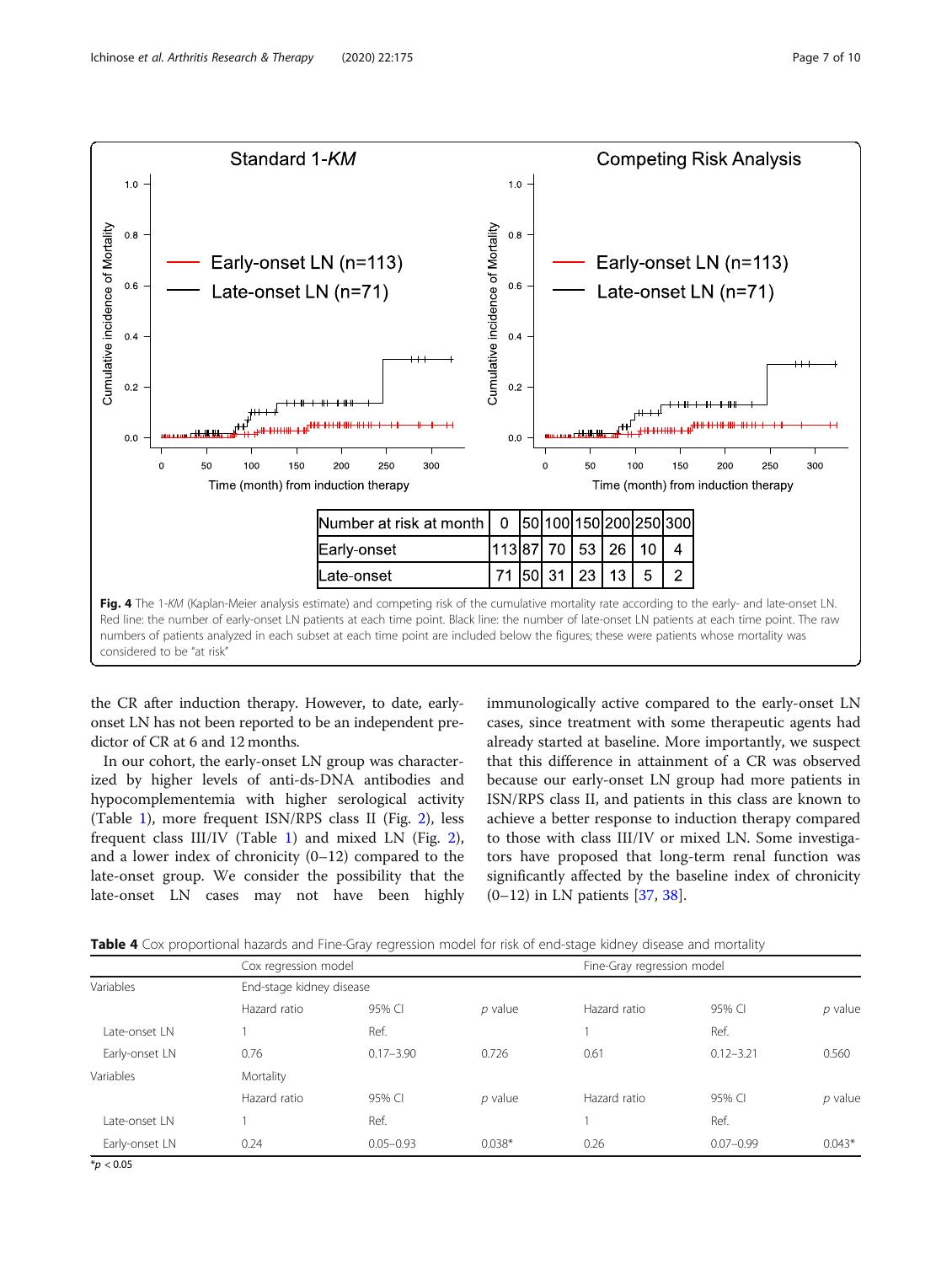<span id="page-7-0"></span>Our present findings also showed that early-onset LN has a lower hazard ratio for mortality compared to lateonset LN (Table [4\)](#page-6-0). In an earlier study, we observed that the survival rate of LN patients was significantly correlated with CR attainment at 12 months after the start of induction therapy [[13\]](#page-8-0). We believe that early-onset LN has a higher CR attainment rate at 12 months compared to late-onset LN and that this may be associated with better mortality. The nine deaths in our cohort were due mainly to cardiovascular complications, malignancies, and infections (Suppl. Table S2). In our cohort, the duration of SLE at baseline was significantly longer in the late-onset LN group compared to the early-onset group, and the patients with late-onset LN may have had longer exposures to prednisolone and immunosuppressants. The patients' compromised conditions, vascular lesions, and other complications from long-term prednisolone and immunosuppressant treatment may have affected their mortality. However, we were not able to collect information on the patients' treatment before the diagnosis of LN for the present analyses.

There are some limitations of our study that deserve mention and suggest caution regarding the interpretation of the results. First, we must consider that a limitation of this type of study is that patients may have had a period of undiagnosed SLE before the diagnosis was made. Second, a selection bias for patients with LN may exist in this cohort. Since some patients with LN may have refused biopsy, the exclusion of these cases would have introduced a bias. In addition, there may have been variation in the Up/Ucr criterion  $(0.5 g or 1 g)$ , which is important in the decision to perform a renal biopsy, and here again patient selection bias would have occurred. Third, the difference in findings between the two nephropathologists was not insignificant, and since treatment decisions are made based on what the treating pathologist reads, this could clearly have had an impact on their results, even if the study pathologist did not directly influence the treatment. Fourth, our cohort had a long-term follow-up period, and there was a variation in the protocol for induction therapy; in particular, we were unable to enroll patients treated with hydroxychloroquine (HCQ) because HCQ for SLE patients was approved relatively recently in Japan (September 2015). The proportion of patients excluded because of HCQ use would have been greater in this study than in previous studies. Fifth, in late-onset LN, the duration of SLE is longer, and complications such as vascular damage and hypertension due to prednisolone and immunosuppressive treatment should be considered. However, we were not able to collect information on the patients' treatment before the onset of their LN. Sixth, we may not be able to entirely eliminate the impact of heterogeneity between early- and late-onset LNs on the outcomes. The definitions of early- and late-onset LNs vary among cohorts, and differences in response to treatment by ethnicity and socioeconomic status have led to a lack of consensus. It is thus necessary to conduct a larger-scale, multicenter international collaborative study to test the findings described herein.

## **Conclusions**

We retrospectively analyzed the association between the mortality rate and the form of disease onset with a mean 10 year follow-up in patients with LN. Our analyses revealed that early-onset LN, female sex, and a lower index of activity (0–24) were the factors most predictive of CR attainment at both 6 and 12 months. Early-onset LN was associated with better mortality compared to late-onset LN. We need to further investigate the factors that worsen treatment response and mortality in patients with late-onset LN.

#### Supplementary information

Supplementary information accompanies this paper at [https://doi.org/10.](https://doi.org/10.1186/s13075-020-02271-3) [1186/s13075-020-02271-3](https://doi.org/10.1186/s13075-020-02271-3).

Additional file 1: Figure S1. The attainment of a complete renal response (CR) after 6 and 12 months of induction therapy in the earlyand late-onset LN groups.  $*p < 0.05$ . (PPTX 50 kb)

Additional file 2: Table S1. Baseline characteristics of the patients. Table S2. Causes of death.

#### Abbreviations

ACR: American College of Rheumatology; Anti-dsDNA: Anti-double-stranded DNA; Anti-RNP: Anti-ribonucleoprotein; Anti-Sm: Anti-Smith; APS: Antiphospholipid syndrome; AZA: Azathioprine; CR: Complete renal response; CyA: Cyclosporine; ERA-EDTA: European Renal Association-European Dialysis and Transplant Association; EULAR: European League Against Rheumatism; ISN/RPS: International Society of Nephrology/Renal Pathology Society; IVCY: Intravenous cyclophosphamide; LN: Lupus nephritis; MMF: Mycophenolate mofetil; MZR: Mizoribine; PE: Plasma exchange; PR: Partial renal response; SLE: Systemic lupus erythematosus; SS: Sjögren syndrome; TAC: Tacrolimus; Up/Ucr: Urine protein/creatinine ratio; WHO: World Health Organization

#### Acknowledgements

We acknowledge Professor Taguchi for contributing to the pathological assessment of patient specimens.

#### Authors' contributions

Drs. KI and MK had full access to all of the data in the study and take responsibility for the integrity of the data and the accuracy of the data analysis. Study conception and design: KI, MK, SS, TN, and AK. Acquisition of data: KI, MK, KF, YH, NM, MT, FN, TS, RS, TK, NI, TI, HN, TO, and TN. Analysis and interpretation of data: KI, SS, SK, and MT. The authors read and approved the final manuscript.

#### Authors' information

Not applicable.

#### Funding

This work was supported by a Grant-in-Aid for Scientific Research (to K.I.; no. 17K09977), the Japan Intractable Diseases Research Foundation, and the Takeda Science Foundation.

#### Availability of data and materials

The collected data processed in this study are stored at the Departments of Immunology and Rheumatology, Nagasaki University Graduate School of Biomedical Sciences, Nagasaki, Japan.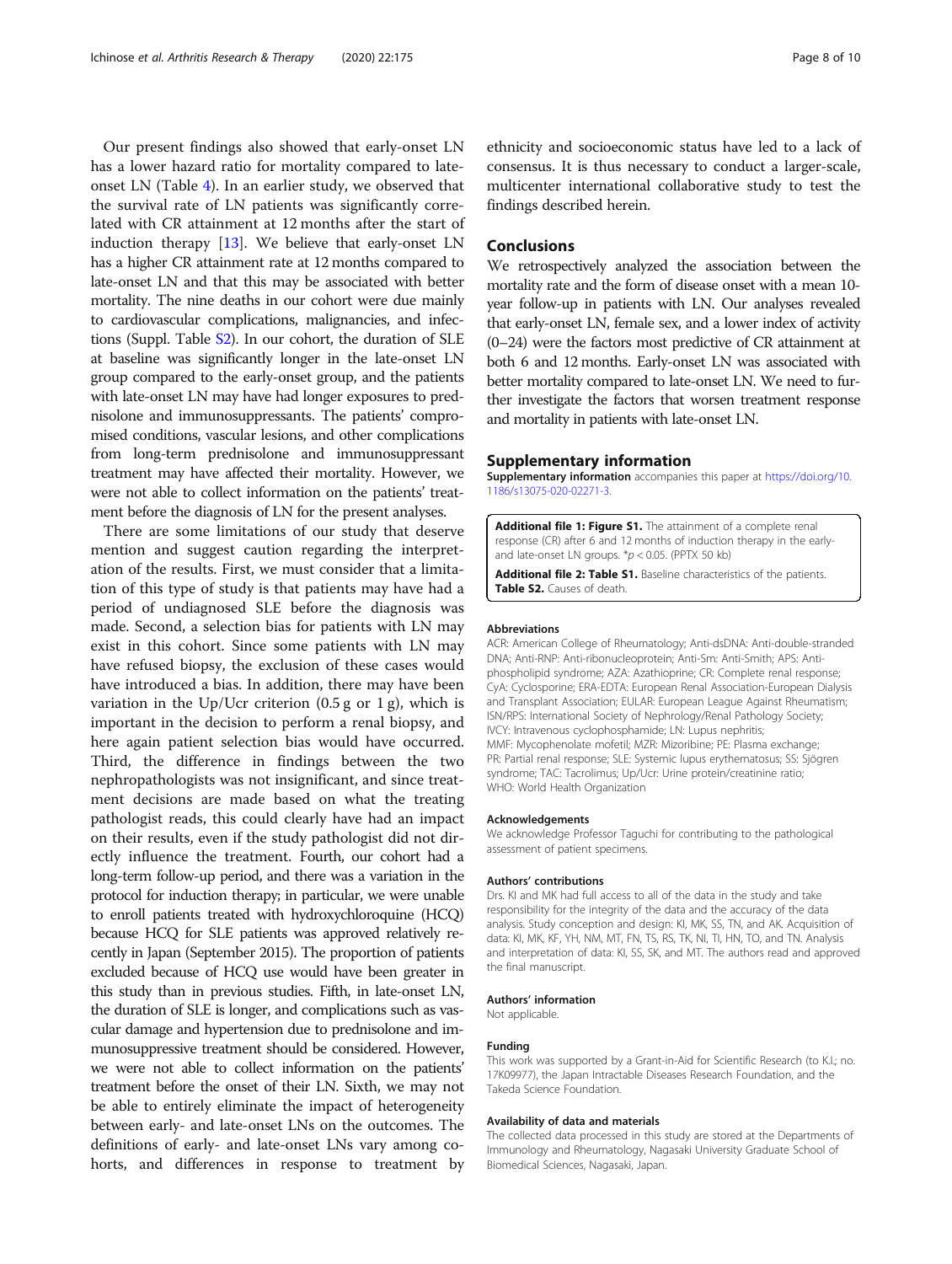### <span id="page-8-0"></span>Ethics approval and consent to participate

This study was performed in accordance with the Declaration of Helsinki and was approved by the Investigation and Ethics Committee at Nagasaki University Hospital (approval nos. 12012397 and 17082129). Patients gave their informed consent to be subjected to the protocol.

#### Consent for publication

Not applicable.

#### Competing interests

The authors declare that they have no competing interests.

#### Author details

<sup>1</sup>Department of Immunology and Rheumatology, Division of Advanced Preventive Medical Sciences, Nagasaki University Graduate School of Biomedical Sciences, 1-7-1 Sakamoto, Nagasaki 852-8501, Japan. 2 Department of Nephrology, Nagasaki University Hospital, Nagasaki, Japan. <sup>3</sup>Clinical Research Center, Nagasaki University Hospital, Nagasaki, Japan. 4 Department of Rheumatology, JCHO Isahaya General Hospital, Isahaya, Japan. <sup>5</sup>Department of Rheumatology, Clinical Research Center, NHO Nagasaki Medical Center, Omura, Japan. <sup>6</sup>Nagasaki Medical Hospital of Rheumatology, Nagasaki, Japan. <sup>7</sup>Department of Internal Medicine, Sasebo City General Hospital, Sasebo, Japan. <sup>8</sup> Department of Rehabilitation Sciences, Nagasaki University Graduate School of Biomedical Sciences, Nagasaki, Japan.

#### Received: 13 May 2020 Accepted: 14 July 2020 Published online: 22 July 2020

#### References

- 1. Tsokos GC. Systemic lupus erythematosus. N Engl J Med. 2011;365(22):2110–21.
- 2. Anders HJ, Saxena R, Zhao MH, Parodis I, Salmon JE, Mohan C. Lupus nephritis. Nat Rev Dis Primers. 2020;6(1):7.
- 3. Parikh SV, Almaani S, Brodsky S, Rovin BH. Update on Lupus Nephritis: Core Curriculum 2020. Am J Kidney Dis; 2020. in press.
- 4. Yap DY, Tang CS, Ma MK, Lam MF, Chan TM. Survival analysis and causes of mortality in patients with lupus nephritis. Nephrol Dial Transplant. 2012; 27(8):3248–54.
- 5. Lerang K, Gilboe IM, Steinar Thelle D, Gran JT. Mortality and years of potential life loss in systemic lupus erythematosus: a population-based cohort study. Lupus. 2014;23(14):1546–52.
- 6. Faurschou M, Dreyer L, Kamper AL, Starklint H, Jacobsen S. Long-term mortality and renal outcome in a cohort of 100 patients with lupus nephritis. Arthritis Care Res (Hoboken). 2010;62(6):873–80.
- 7. Bernatsky S, Boivin JF, Joseph L, Manzi S, Ginzler E, Gladman DD, Urowitz M, Fortin PR, Petri M, Barr S, et al. Mortality in systemic lupus erythematosus. Arthritis Rheum. 2006;54(8):2550–7.
- Hanly JG, O'Keeffe AG, Su L, Urowitz MB, Romero-Diaz J, Gordon C, Bae SC, Bernatsky S, Clarke AE, Wallace DJ, et al. The frequency and outcome of lupus nephritis: results from an international inception cohort study. Rheumatology (Oxford). 2016;55(2):252–62.
- 9. Tektonidou MG, Dasgupta A, Ward MM. Risk of end-stage renal disease in patients with lupus nephritis, 1971-2015: a systematic review and Bayesian meta-analysis. Arthritis Rheumatol. 2016;68(6):1432–41.
- 10. Varela DC, Quintana G, Somers EC, Rojas-Villarraga A, Espinosa G, Hincapie ME, McCune WJ, Cervera R, Anaya JM. Delayed lupus nephritis. Ann Rheum Dis. 2008;67(7):1044–6.
- 11. Ugolini-Lopes MR, Santos LPS, Stagnaro C, Seguro LPC, Mosca M, Bonfa E. Lateonset biopsy-proven lupus nephritis without other associated autoimmune diseases: severity and long-term outcome. Lupus. 2019;28(1):123–8.
- 12. Fanouriakis A, Kostopoulou M, Cheema K, Anders HJ, Aringer M, Bajema I, Boletis J, Frangou E, Houssiau FA, Hollis J, et al. 2019 Update of the Joint European League Against Rheumatism and European Renal Association-European Dialysis and Transplant Association (EULAR/ERA-EDTA) recommendations for the management of lupus nephritis. Ann Rheum Dis. 2020;79(6):713–23.
- 13. Ichinose K, Kitamura M, Sato S, Fujikawa K, Horai Y, Matsuoka N, Tsuboi M, Nonaka F, Shimizu T, Fukui S, et al. Factors predictive of long-term mortality in lupus nephritis: a multicenter retrospective study of a Japanese cohort. Lupus. 2019;28(3):295–303.
- 14. Houssiau FA, Vasconcelos C, D'Cruz D, Sebastiani GD, de Ramon GE, Danieli MG, Abramovicz D, Blockmans D, Cauli A, Direskeneli H, et al. The 10-year
- 15. Hochberg MC. Updating the American College of Rheumatology revised criteria for the classification of systemic lupus erythematosus. Arthritis Rheum. 1997;40(9):1725.
- 16. van den Berg JG, van den Bergh Weerman MA, Assmann KJ, Weening JJ, Florquin S. Podocyte foot process effacement is not correlated with the level of proteinuria in human glomerulopathies. Kidney Int. 2004;66(5):1901–6.
- 17. Delfino J, Dos Santos T, Skare TL. Comparison of lupus patients with early and late onset nephritis: a study in 71 patients from a single referral center. Adv Rheumatol. 2020;60(1):5.
- 18. Austin HA 3rd, Muenz LR, Joyce KM, Antonovych TA, Kullick ME, Klippel JH, Decker JL, Balow JE. Prognostic factors in lupus nephritis. Contribution of renal histologic data. Am J Med. 1983;75(3):382–91.
- 19. Bertsias GK, Tektonidou M, Amoura Z, Aringer M, Bajema I, Berden JH, Boletis J, Cervera R, Dorner T, Doria A, et al. Joint European League Against Rheumatism and European Renal Association-European Dialysis and Transplant Association (EULAR/ERA-EDTA) recommendations for the management of adult and paediatric lupus nephritis. Ann Rheum Dis. 2012; 71(11):1771–82.
- 20. Hahn BH, McMahon MA, Wilkinson A, Wallace WD, Daikh DI, Fitzgerald JD, Karpouzas GA, Merrill JT, Wallace DJ, Yazdany J, et al. American College of Rheumatology guidelines for screening, treatment, and management of lupus nephritis. Arthritis Care Res (Hoboken). 2012;64(6):797–808.
- 21. Sprangers B, Monahan M, Appel GB. Diagnosis and treatment of lupus nephritis flares--an update. Nat Rev Nephrol. 2012;8(12):709–17.
- 22. Ichinose K, Kitamura M, Sato S, Eguchi M, Okamoto M, Endo Y, Tsuji S, Takatani A, Shimizu T, Umeda M, et al. Complete renal response at 12 months after induction therapy is associated with renal relapse-free rate in lupus nephritis: a single-center, retrospective cohort study. Lupus. 2019;28(4):501–9.
- 23. Kanda Y. Investigation of the freely available easy-to-use software 'EZR' for medical statistics. Bone Marrow Transplant. 2013;48(3):452–8.
- 24. Chen YE, Korbet SM, Katz RS, Schwartz MM, Lewis EJ, Collaborative Study G. Value of a complete or partial remission in severe lupus nephritis. Clin J Am Soc Nephrol. 2008;3(1):46–53.
- 25. Davidson JE, Fu Q, Ji B, Rao S, Roth D, Magder LS, Petri M. Renal remission status and longterm renal survival in patients with lupus nephritis: a retrospective cohort analysis. J Rheumatol. 2018;45(5):671–7.
- 26. Nakano M, Kubo K, Shirota Y, Iwasaki Y, Takahashi Y, Igari T, Inaba Y, Takeshima Y, Tateishi S, Yamashita H, et al. Delayed lupus nephritis in the course of systemic lupus erythematosus is associated with a poorer treatment response: a multicentre, retrospective cohort study in Japan. Lupus. 2019;28(9):1062–73.
- 27. Galindo-Izquierdo M, Rodriguez-Almaraz E, Pego-Reigosa JM, Lopez-Longo FJ, Calvo-Alen J, Olive A, Fernandez-Nebro A, Martinez-Taboada V, Vela-Casasempere P, Freire M, et al. Characterization of patients with lupus nephritis included in a large cohort from the Spanish Society of Rheumatology Registry of Patients With Systemic Lupus Erythematosus (RELESSER). Medicine (Baltimore). 2016;95(9):e2891.
- 28. Imran TF, Yick F, Verma S, Estiverne C, Ogbonnaya-Odor C, Thiruvarudsothy S, Reddi AS, Kothari N. Lupus nephritis: an update. Clin Exp Nephrol. 2016;20(1):1–13.
- 29. Wang YF, Xu YX, Tan Y, Yu F, Zhao MH. Clinicopathological characteristics and outcomes of male lupus nephritis in China. Lupus. 2012;21(13):1472–81.
- 30. Kono M, Yasuda S, Kato M, Kanetsuka Y, Kurita T, Fujieda Y, Otomo K, Horita T, Oba K, Kondo M, et al. Long-term outcome in Japanese patients with lupus nephritis. Lupus. 2014;23(11):1124–32.
- 31. Moroni G, Vercelloni PG, Quaglini S, Gatto M, Gianfreda D, Sacchi L, Raffiotta F, Zen M, Costantini G, Urban ML, et al. Changing patterns in clinicalhistological presentation and renal outcome over the last five decades in a cohort of 499 patients with lupus nephritis. Ann Rheum Dis. 2018;77(9): 1318–25.
- 32. Moroni G, Quaglini S, Radice A, Trezzi B, Raffiotta F, Messa P, Sinico RA. The value of a panel of autoantibodies for predicting the activity of lupus nephritis at time of renal biopsy. J Immunol Res. 2015;2015:106904.
- 33. Ikeuchi H, Hiromura K, Kayakabe K, Tshilela KA, Uchiyama K, Hamatani H, Sakairi T, Kaneko Y, Maeshima A, Nojima Y. Renal outcomes in mixed proliferative and membranous lupus nephritis (class III/IV + V): a long-term observational study. Mod Rheumatol. 2016;26(6):908–13.
- 34. Yoo CW, Kim MK, Lee HS. Predictors of renal outcome in diffuse proliferative lupus nephropathy: data from repeat renal biopsy. Nephrol Dial Transplant. 2000;15(10):1604–8.